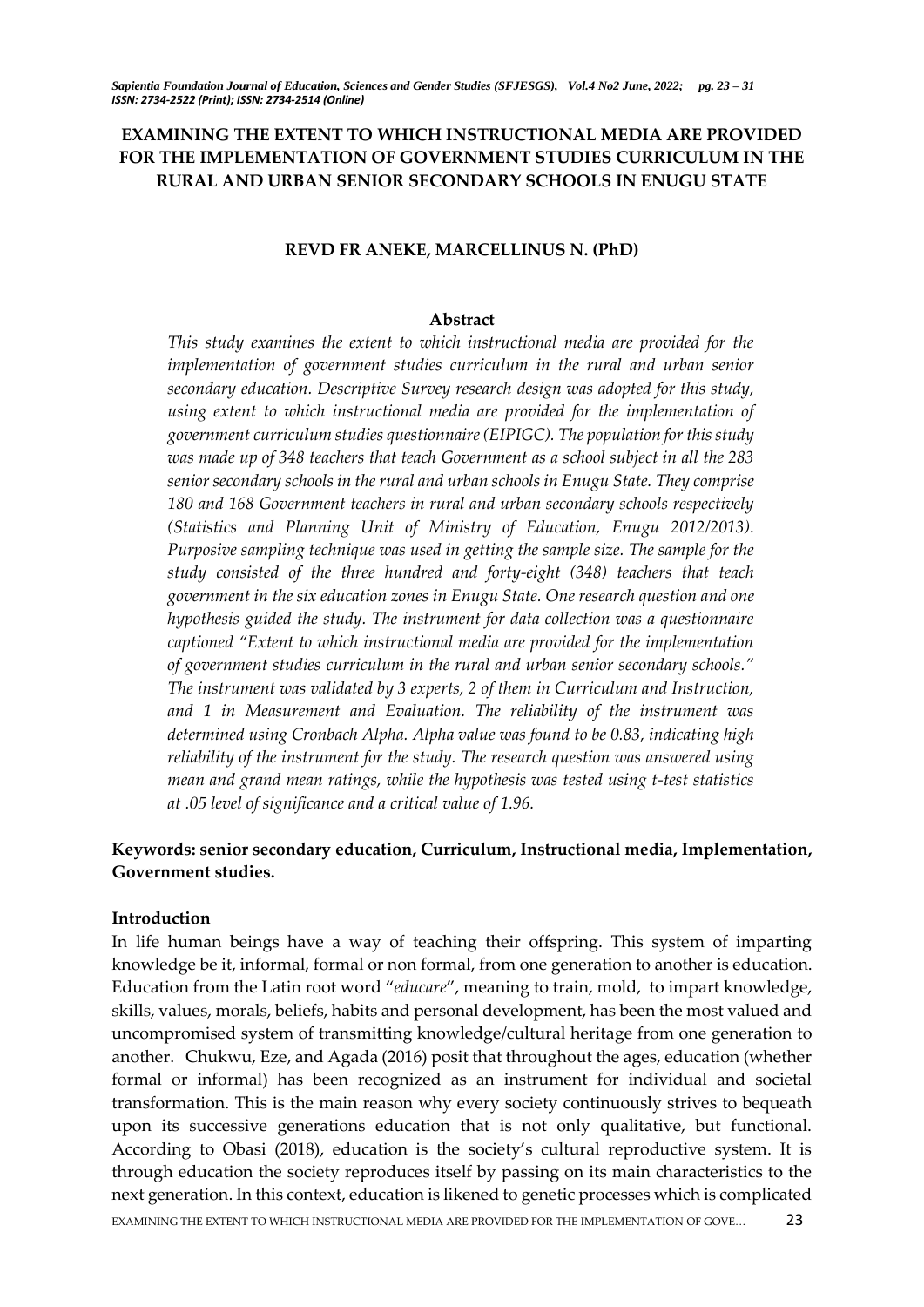and is transferred from one generation to another An educational program, like any activity, is directed by the expectations of certain outcomes; the chief activity of education is to change individuals in some way to add to the knowledge they possess, to enable them to perform skills which otherwise they would not perform, to develop certain understandings, insights, and appreciations. The statements of these expected or desired outcomes are usually called either educational aims or educational objectives (Hilda, 1962).

### **Senior secondary education**

Secondary School is where kids get educated after their primary education is completed. Secondary Education acts as a link between Primary and Higher Education. The senior secondary years are the years of later [adolescence](https://en.wikipedia.org/wiki/Adolescence) corresponding to the later part of [secondary](https://en.wikipedia.org/wiki/Secondary_education)  [education.](https://en.wikipedia.org/wiki/Secondary_education) Secondary Education takes place when young kids are in their adolescence therefore it is responsible for the growth and development of young children. The age of 14 to 18 years is the time when the emotional, physical and mental developments of children are at a good pace.

Secondary school is an intermediate school between elementary school and college and usually offering general, technical, vocational, or college-preparatory courses. The senior secondary years often involve a difficult transition from the world of the child to that of the adult. In the Senior Secondary years, the respective fields of study get divided into various streams like Science, Commerce and Arts. Students can choose any stream that they are interested in and would like to make a career out of it by studying further. Senior Secondary years of education are the two last years of secondary education. After this the students take up college for specific degrees like engineering, doctor, CA, CS, Accountancy, etc. As an intermediary step between primary and tertiary education, secondary education serves as a preparatory phase for youth before they enter the workplace, helping to equip a largely adolescent population with the skills, aptitudes, and social values for a productive and healthy adult life (James and Lehner, 2021)

## **Curriculum**

EXAMINING THE EXTENT TO WHICH INSTRUCTIONAL MEDIA ARE PROVIDED FOR THE IMPLEMENTATION OF GOVE… 24 Curriculum can be likened to a racecourse usually has a starting point and a finish line. It can be likened to a programme of studies, which runs from the time one enters school, till the time of graduation (Oteh and Akuma, 2010). Ross (2009) defines curriculum as the ground which pupils and teachers cover in order to reach the goal or objective of education. Ozioko (2011) defined curriculum as a structured services of intended learning experiences. It is the means by which educational institutions endeavour to realize the hopes of the society. It is seen as the process adopted by schools to achieve set objectives or goals of the society in which the schools are and serve. Thus, the curriculum embraces purposeful experiences provided and directed by educational institutions to achieve pre-determined goals. Curriculum is structured in that it has definite parts or sections: the objectives, selected tools in the form of subject matter, the method employed to achieve the set of objectives and some means of evaluating the endeavour. Knowledge has different ways of imparting it. As mentioned above there are three different types of ways of transferring knowledge through education which are: informal, formal and non-formal education. This research is delimited to formal education where educational aims and objectives are couched into curriculum content through curriculum development. In the Nigerian indigenous education, curriculum may be defined as those experiences and activities which the society transmits to the child from generation to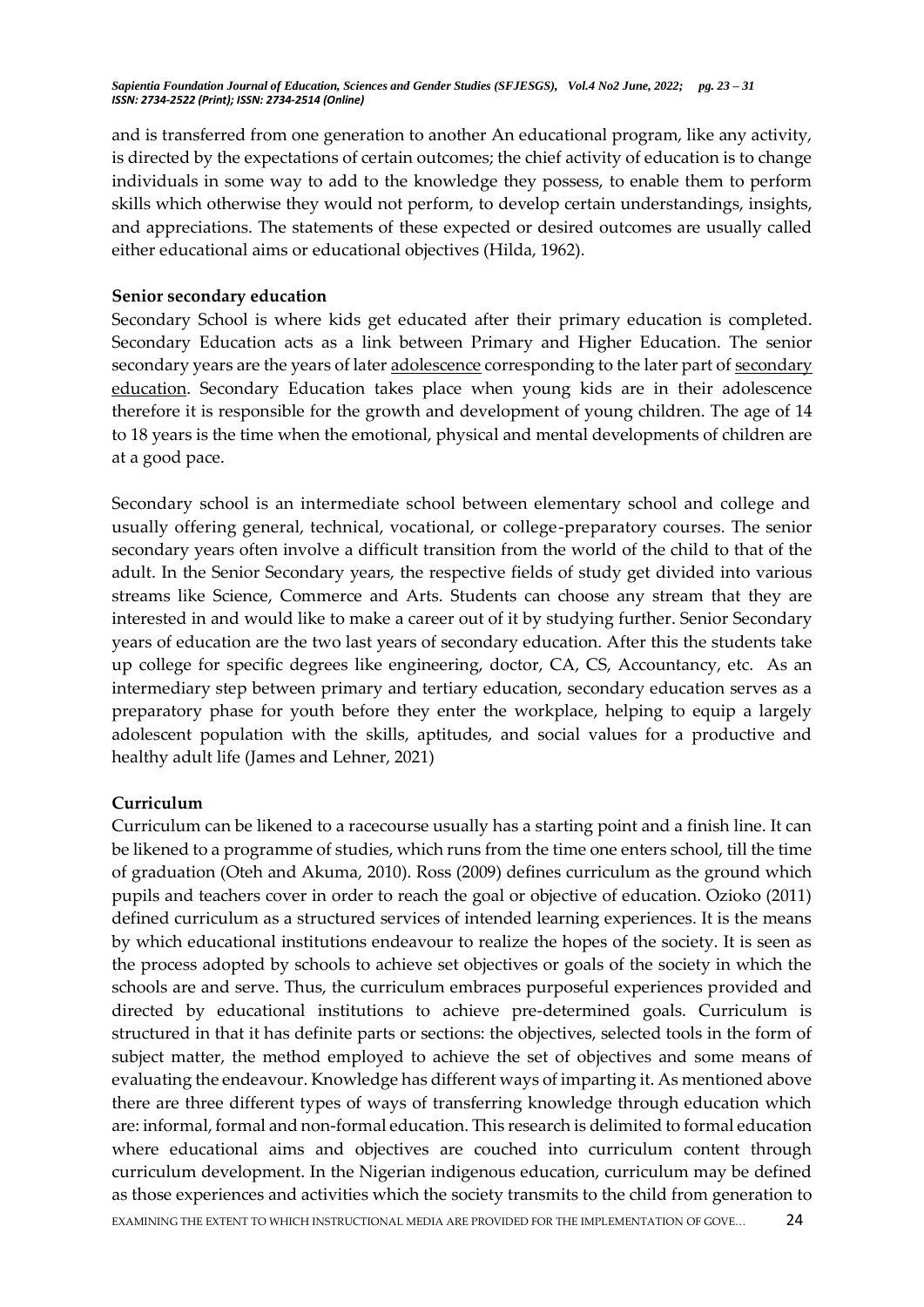generation (Obasi, 2018). For these values (cultural heritage) developed in the curriculum content to be transmitted, there is need for proper implementation of the curriculum content with the instructional media that facilitates the conveyance of the aims and objectives to the younger generation (The Learner).

## **Curriculum Implementation**

Implementation according to chambers (1993) is the various steps involved in producing a functional data. Curriculum implementation therefore, refers to the various steps involving in achieving the desired objectives (Ekpo and Osam, 2009). Inyang Abia and Umoren (1995) as quoted in Ekpo and Osam (2009) maintain that at this stage all the relevant curriculum inputs are brought in contact with the target audience in such a way that through a variety of activities, learning experiences and mastery can be maximally achieved at minimal cost. No matter how beautifully a curriculum content is developed without implementation, the objective remains in the a paper as rightly put when the curriculum guide or curriculum document finds its way into the classroom and undergoes some modifications by the teacher in order to tailor the learning content experiences to the level of learners, this process of classroom interaction results in what is referred to as the implemented curriculum (Afangideh, 2009). In line with the above view Ekpo and Osam (2009) posit that curriculum implementation occupies a strategic position as it links the design with evaluation stage that is, the materials and methods are put together to produce desirable learning activities and experience. Thus when aims, goals and objectives of education are developed in curriculum content, Mkpa (2005) in Afangideh, (2009) confirms that the implemented curriculum determines the extent to which educational (aims and goals) objectives are achieved. Therefore, the effectiveness of such an achievement depends on quality of teachers' mastery of relevant content of school subjects, availability and utilization of good curriculum materials, instructional methodology and strategies, effective instructional evaluation, a conducive teaching-learning environment and the learners themselves (Ekpo and Osam, 2009).

## **Instructional media for teaching government studies**

Nkem(2000) asserts that instructional media simply mean those materials and equipments which are employed in teaching and learning situation for clarifying concepts. The importance of instructional media to the successful implementation of government studies curriculum cannot be over emphasized. This is because the use of instructional media is a sine-quanon for effective behaviour change in learners (Jimoh, 2009). This is why Okobia (2011) notes that when students are given the chance to learn through more senses than one, they can learn faster and easier. Okobia (2011) refers to instructional media as devices which help the teacher make learning meaningful to the learner. They are media used to aid the transference of information from one person to another. According to Adeoye (2010) instructional media promote efficiency of education by improving the quality of teaching and learning. It offers a variety of learning experiences individually or in combination to meet different teaching and learning experiences as well as encourage learners to become skilled technicians with an endless passion for learning. Okobia (2011) summarized the importance of using instructional media in the classroom to include

- (i) making the subject matter more real
- (ii) explicating difficult concepts
- (iii) making the learner experience what is being taught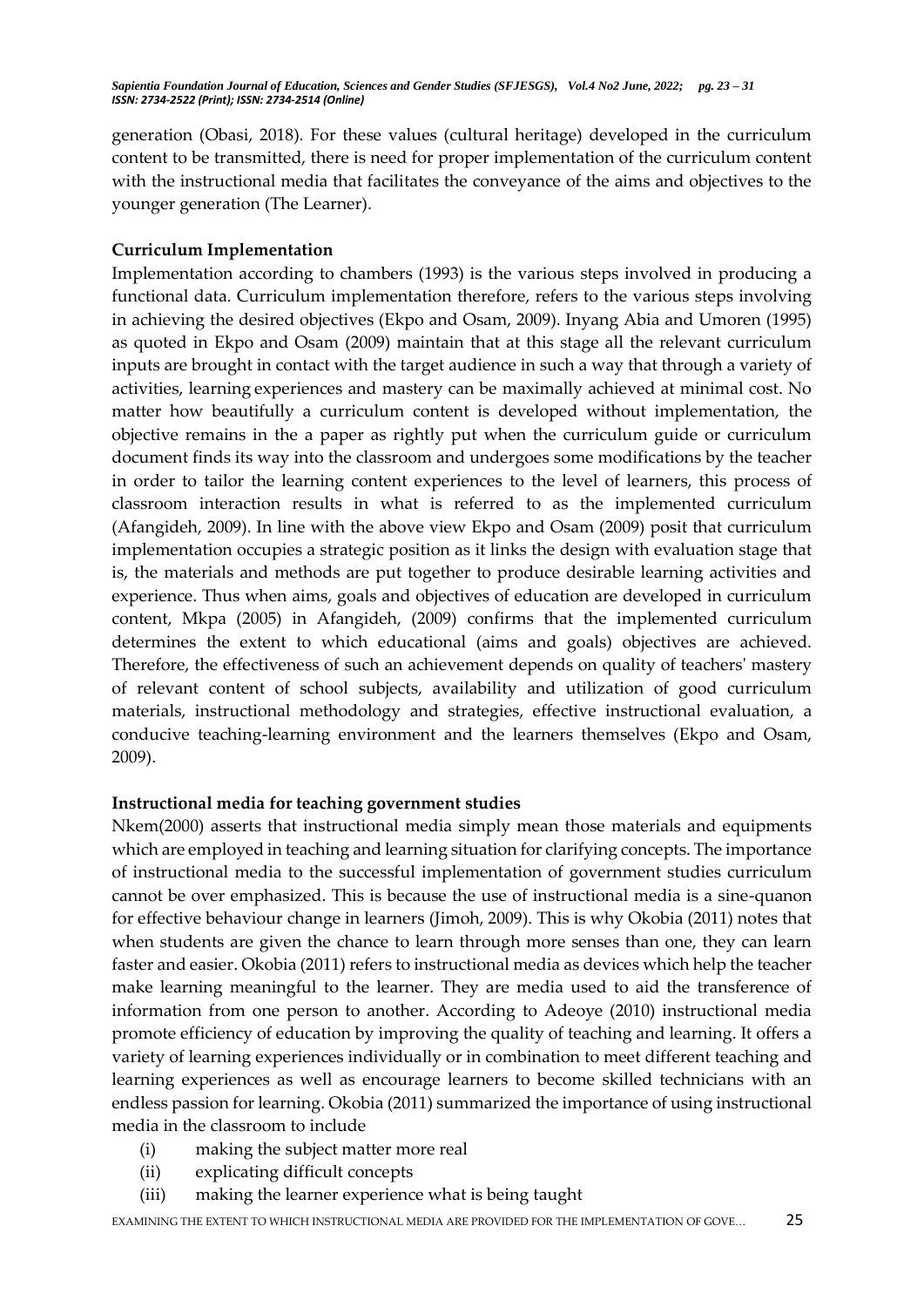- (iv) Helping to fire the imagination of the learners
- (v) Preventing misconceptions
- (vi) Making learning interesting.

Among others it can be concluded that the purpose of instructional media is to promote efficiency of education by improving the quality of teaching and learning. In the view of Imogie (2010) these media are resources including audio tape recorders, video tape recorders, slide projectors, opaque projectors, overhead projectors, still pictures, programmed instructions, film strips, maps, charts and many more.

Ironically, however, most secondary schools in Enugu state, Nigeria are hardly properly equipped with audio-visual materials (Ani 2000). Even where some schools are privileged to have them, they are underutilized (Adewoyin, 2004). The constructivists, the theoretical frame upon which the research is based, suggested that learning is more effective when a student is actively engaged in the learning process rather than attempting to receive knowledge passively (Taber, 2011). Learners are the makers of meaning and knowledge. When they encounter something new, they tend to reconcile it with their previous ideas and experience, maybe changing what they believe, or maybe discarding the new information as irrelevant (Omoye, 2004). Knowledge that is based on constructivist learning theory involves some form of guided discovery where the teacher avoids most direct instruction and attempts to lead the student through questions and activities to discover, discuss, appreciate and verbalize the new knowledge. This ideology has given birth to teaching and learning strategies, tools and resources involving the use of computers, simulations, multimedia, projectors, animations, the internet etc.

## **Government studies curriculum**

Government studies curriculum is a fascinating study which helps students to understand the functions of the state. A government studies teacher therefore, apart from striving to cover the scheme of work is also preparing students for higher courses in government studies related discipline as well as assembling tools for national development. Hence, availability of instructional media for the implementation is of paramount importance.

#### **Theoretical background**

This research work was based on constructivism, 'an approach to learning that holds that people actively construct or make their own knowledge and that reality is determined by the experiences of the learner' (Elliott et al., 2000) The constructivist theory is based around the idea that learners are active participants in their learning journey; knowledge is constructed based on experiences. As events occur, each person reflects on their experience and incorporates the new ideas with their prior knowledge. Learners develop *schemas* to organize acquired knowledge. This model was entrenched in learning theories by Dewey, Piaget, Vyotsky, Gagne and Bruner. In elaborating constructivists' ideas Arends (1998) states that constructivism believes in personal construction of meaning by the learner through experience, and that meaning is influenced by the interaction of prior knowledge and new events.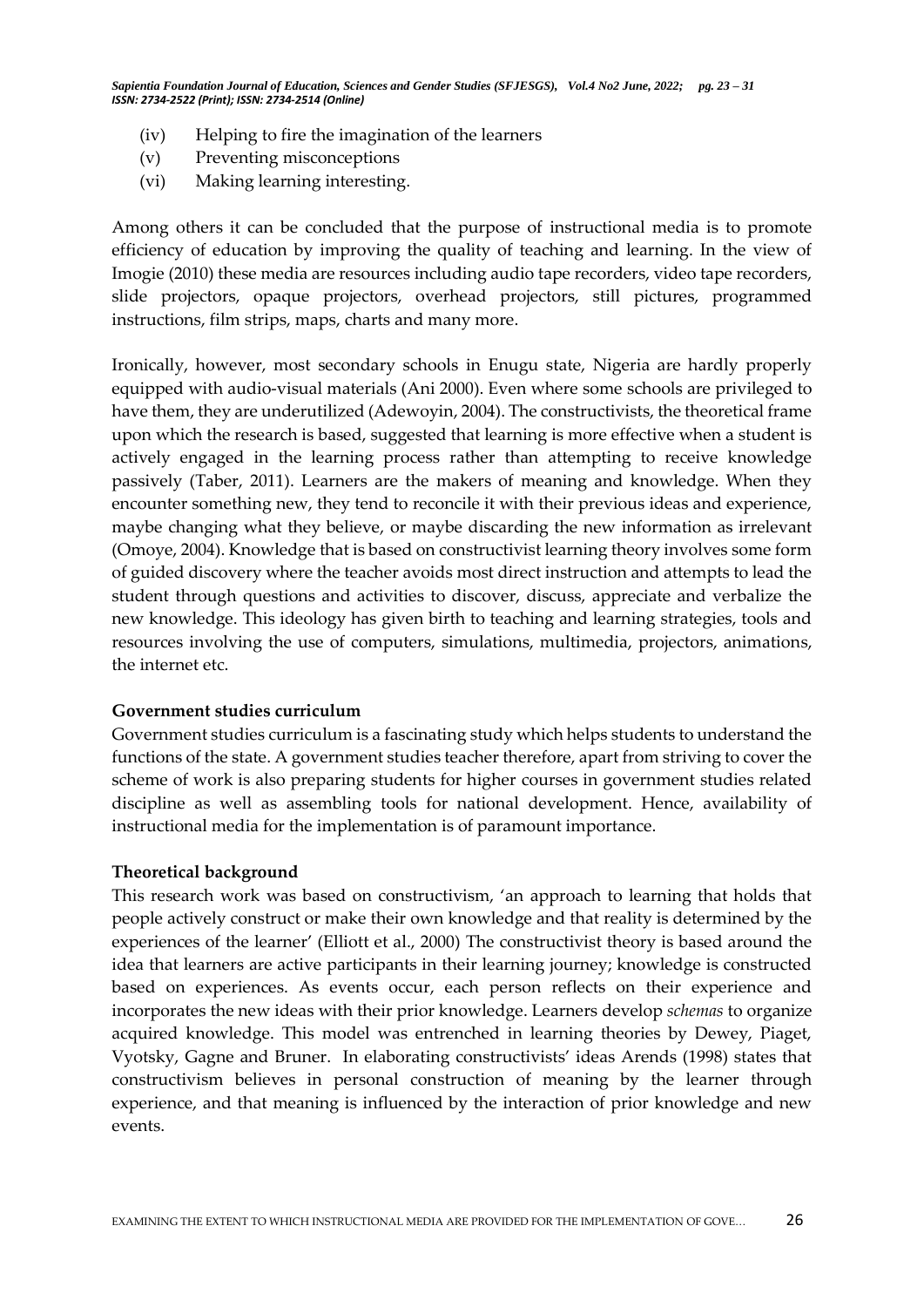### **Empirical framework**

Ugo C. A. and Nweke U.F. (2020) investigated the availability of innovative instructional media for social studies implementation in Enugu State. The study adopted the descriptive survey research design. Two research questions and two hypotheses guided the study. Findings from the study revealed that teachers in urban and rural schools were provided with instructional media for the implementation of social studies curriculum to a very low extent. Teachers in urban secondary schools employed innovative instructional methods to a great extent while those in rural schools employed innovative teaching methods in the implementation of social studies curriculum to a low extent. The study recommended that efforts should be made by school administrators to expose teachers to workshops on innovative methods of teaching and the use of instructional media. Principals of schools should monitor the teaching of social studies, with a bid to ensure use of provided instructional media and innovative instructional strategies.

Chukwu, L. C., Eze, T.A.Y. and Agada, F. C. (2016) in a study examined the availability of instructional materials at the basic education level in Enugu Education Zone of Enugu State, Nigeria. One research question and one hypothesis guided the study. Results of data analysis indicated a little extent of availability of instructional materials at the basic education level in Enugu Education Zone of Enugu State. This has dire consequences for the entire system. Recommendations include; the various governments, corporate entities, non-governmental organizations and wealthy individuals should as much as possible provide these materials to the various schools for result oriented instructional delivery.

## **Method of Data Collection**

The instrument was administered directly to the 348 Government teachers with the aid of 10 research assistants who were briefed by the researcher in a one day orientation meeting. During the briefing programme, the researcher acquainted them with the purpose of the study, the specific respondents to give the instrument or the questionnaire and also explained to them how to administer and retrieve the questionnaire. The essence of briefing the research assistants was to ensure that they all have adequate information of what is expected of them. This helped to foster interaction, rapport and communication between the assistants and respondents as they were able to explain to them points which they find difficult to understand. Thus, it is to ensure that the actual respondents for whom the instrument is meant are indeed those who completed them. The respondents were requested to complete the copies of the questionnaire on the spot and return them. The questionnaire was retrieved completely with the help of research assistants and we had 100% retrieval because it was done on the spot. Copies of the retrieved questionnaires were screened properly for data analysis.

## **Method of Data Analysis**

Mean (X) and standard deviation (SD) was used to answer the research questions. A mean of 2.50 was taken as criteria in line with the four point scale. This means that any mean score up to and above 2.50 was considered high extent, while any mean score less than 2.50 was considered low extent. The tool for testing the hypothesis was t- test statistics and at 0.5 level of significance and appropriate degrees of freedom (df). The decision rule of testing the hypotheses was that if the t-calculated is less than or equal to t-table value, then, there is no significant difference between the scores; that is, we accept the null hypothesis. But when the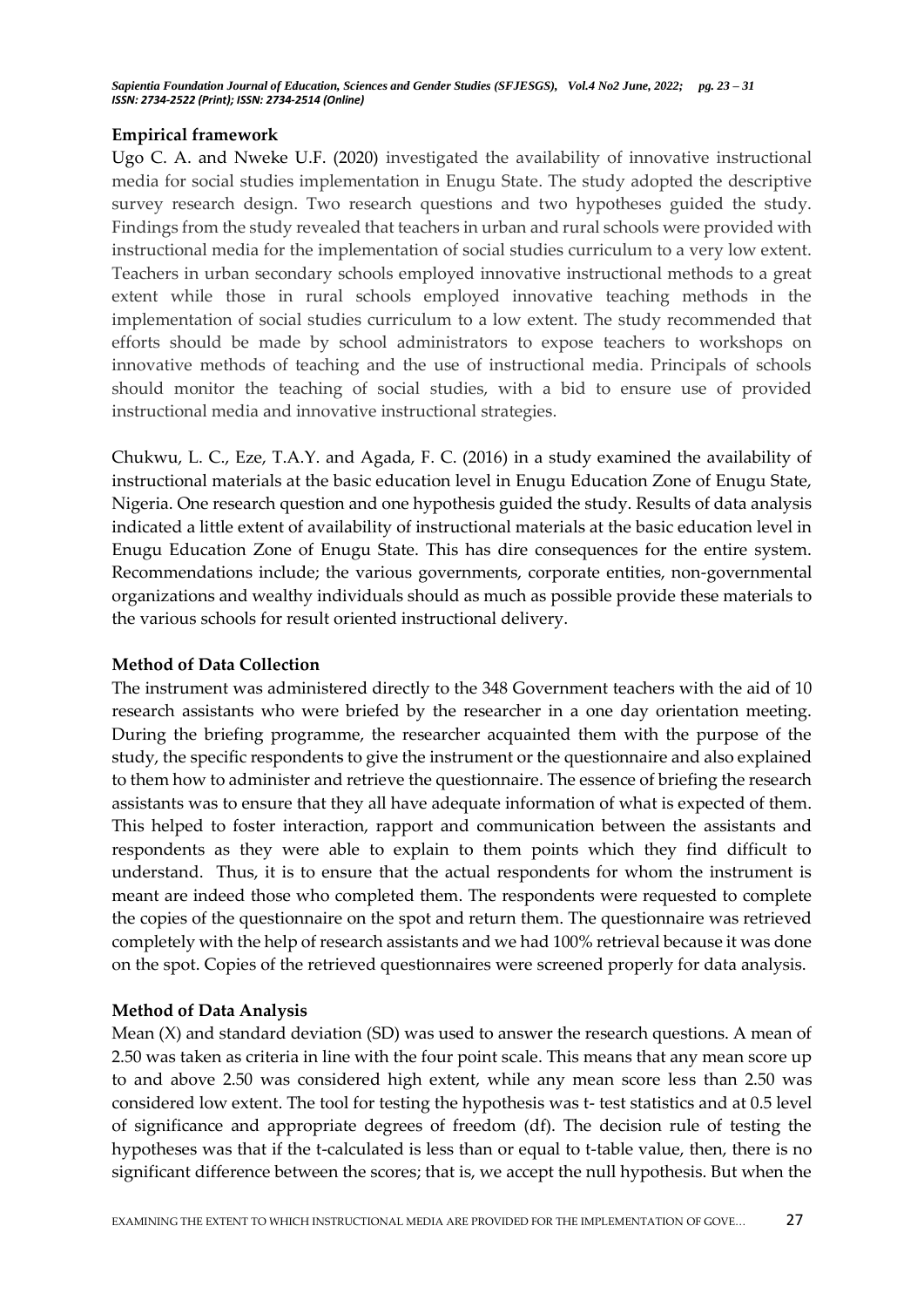t-calculated value is greater than or equal to the t-table value then, there is a significant difference in the mean score, that is, we reject the null hypothesis.

# **Research Question 2: To what extent are teachers' in urban and rural schools provided with instructional media for implementation of government curriculum.**

**Table 2:** Mean and standard deviation on the extent to which teachers are provided with instructional media for implementation of government curriculum in Enugu State

| S/N    | To what extent are the following         | No.<br>of<br>Teachers<br>No of Urban Teachers (168)<br>in |           |            |             |           |            |
|--------|------------------------------------------|-----------------------------------------------------------|-----------|------------|-------------|-----------|------------|
|        | instructional media made available       | <b>Rural</b> (180)                                        |           |            |             |           |            |
|        | implementation<br>for<br>the<br>of       |                                                           |           |            |             |           |            |
|        | curriculum<br>government<br>in           |                                                           |           |            |             |           |            |
|        | secondary schools                        |                                                           |           |            |             |           |            |
|        | <b>ITEMS</b>                             | <b>MEAN</b>                                               | <b>SD</b> | <b>DEC</b> | <b>MEAN</b> | <b>SD</b> | <b>DEC</b> |
| $10\,$ | Instructional<br>media like<br>visual    | 3.27                                                      | 0.88      | High       | 3.19        | 0.95      | High       |
|        | materials (pictures, diagram, wall       |                                                           |           | Extent     |             |           | Extent     |
|        | charts, models, etc) are not available   |                                                           |           |            |             |           |            |
| 11     | Inadequate teaching aids like micro      | 2.82                                                      | 0.98      | High       | 2.82        | 0.97      | High       |
|        | - projections are not provided           |                                                           |           | Extent     |             |           | Extent     |
| 12     | Flannel board reduces the ability to     | 2.63                                                      | 0.88      | High       | 2.85        | 0.97      | High       |
|        | implement government curriculum          |                                                           |           | Extent     |             |           | Extent     |
| 13     | Inability<br>provide<br>to<br>diorama    | 2.88                                                      | 1.01      | High       | 3.06        | 1.06      | High       |
|        | impedes effective implementation of      |                                                           |           | Extent     |             |           | Extent     |
|        | government curriculum                    |                                                           |           |            |             |           |            |
| 14     | Lack of cine projection decrease         | 2.61                                                      | 0.93      | High       | 2.77        | 0.95      | High       |
|        | quality of teaching government           |                                                           |           | Extent     |             |           | Extent     |
|        | curriculum better                        |                                                           |           |            |             |           |            |
| 15     | provision<br>Inadequate<br><sub>of</sub> | 3.22                                                      | 0.99      | High       | 3.13        | 0.99      | High       |
|        | visual<br>dimensional<br>materials       |                                                           |           | Extent     |             |           | Extent     |
|        | (chalkboard and bulletin board)          |                                                           |           |            |             |           |            |
| 16     | Lack of instructional materials like     | 3.41                                                      | 0.79      | High       | 3.20        | 0.95      | High       |
|        | computer and internet facilities         |                                                           |           | Extent     |             |           | Extent     |
| 17     | Lack of equipped classrooms in           | 4.29                                                      | 5.40      | High       | 4.31        | 5.90      | High       |
|        | secondary schools                        |                                                           |           | Extent     |             |           | Extent     |
| 18     | Inadequate textbooks affects proper      | 3.42                                                      | 0.79      | High       | 3.30        | 0.93      | High       |
|        | implementation                           |                                                           |           | Extent     |             |           | Extent     |
| 19     | Inadequate well equipped libraries       | 3.58                                                      | 0.73      | High       | 3.46        | 0.76      | High       |
|        | affect effective implementation.         |                                                           |           | Extent     |             |           | Extent     |
|        | <b>Grand Mean</b>                        | 3.21                                                      | 1.34      |            | 3.21        | 1.44      |            |

The table2 above shows data on extent to which teachers' are provided with instructional material for implementation of government studies curriculum in Enugu State. All the 11 items (10 – 19) were accepted because their respective mean ratings are above the criterion mean of 2.50 which is the point for acceptance of the item in the questionnaire.

Furthermore, the grand mean ratings of the 11 items were 3.21 for both rural and urban teachers, which is above the criterion mean of 2.50. This indicates that lack of instructional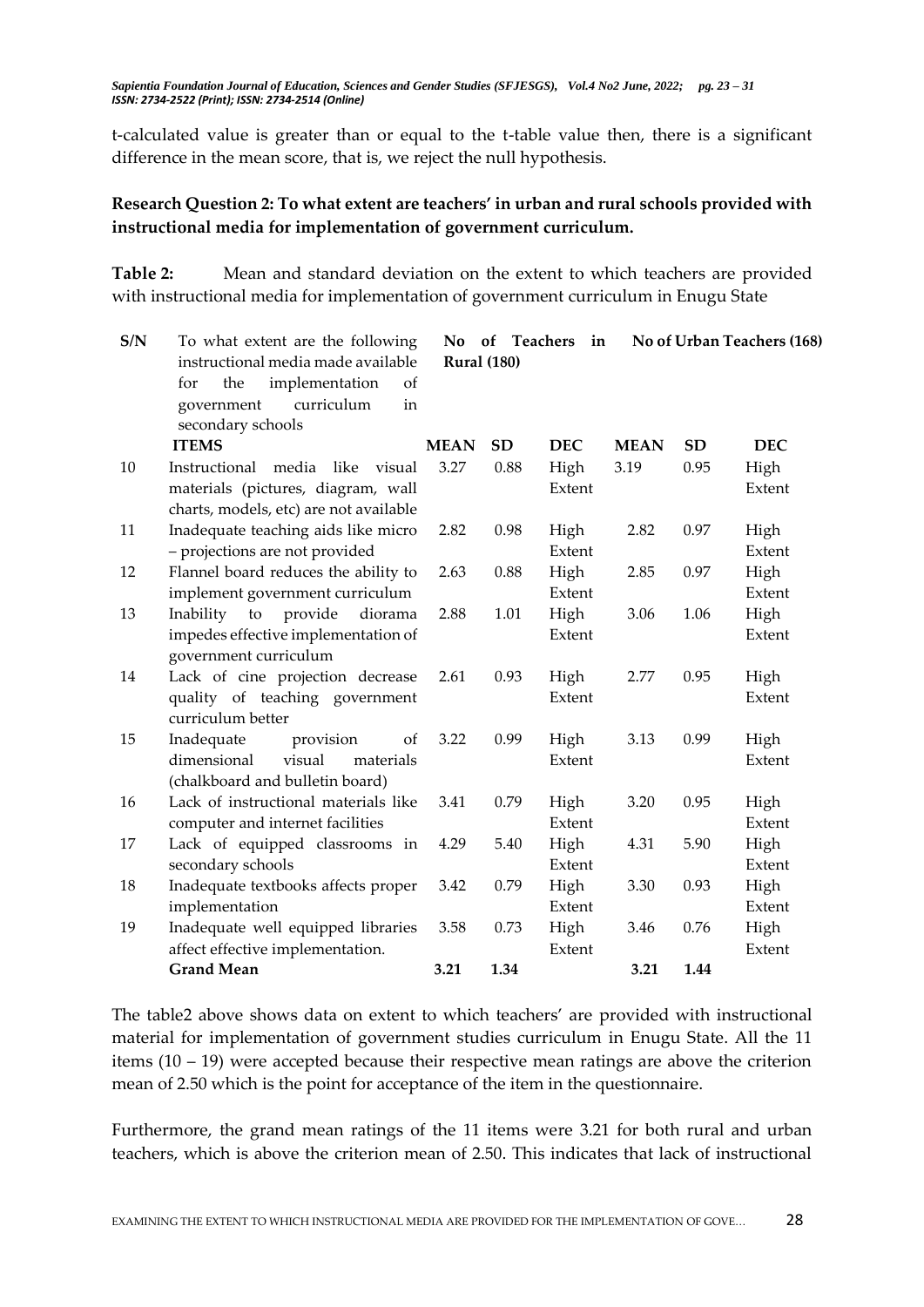media in the secondary schools affect greatly the implementation of government studies curriculum in Enugu State.

Ho2: There is no significant difference in the mean ratings of teachers in urban and rural secondary schools on the extent to which provision of instructional media affect their ability to implement government curriculum in Enugu State.

The null hypothesis was tested at 0.05 level of significance and the degree of freedom (df) is 346.

| Table 2: T-test analysis of the difference in mean ratings of rural and urban Government |  |  |  |  |  |  |
|------------------------------------------------------------------------------------------|--|--|--|--|--|--|
| teachers on the extent to which provision of instructional material affect their         |  |  |  |  |  |  |
| ability to implement government curriculum in Enugu State                                |  |  |  |  |  |  |

| Group N Mean S.D Df T-cal T-critical Decision |           |      |  |                                                              |
|-----------------------------------------------|-----------|------|--|--------------------------------------------------------------|
|                                               |           |      |  | Rural 168 32.68 7.72 346 0.04 1.96 Do Not Reject<br>$H_{02}$ |
| Urban                                         | 180 31.57 | 6.42 |  |                                                              |

Table 2 shows that t-calculated value of 0.04 is less than t-critical value of 1.96. Hence, the null hypothesis is accepted. This implies that there is no significant difference in the mean ratings of rural and urban Government teachers on the extent to which provision of instructional media affect their ability to implement government studies curriculum in Enugu State.

## **Discussion of findings**

The teachers in urban and rural schools are provided with instructional material for implementation of government curriculum. This implies that teachers in urban and rural secondary schools employ innovative instructional methods in the implementation of government curriculum.

The findings reveal that teachers in urban and rural secondary schools are provided with instructional media for implementation of government curriculum. This shows the impact of instructional media in teaching and learning. This is because the need for instructional media in teaching cannot be over emphasized. For instance the above table shows that items 10 – 19 have mean ratings above the criterion mean of 2.50 and the grand mean 3.21 both, which implies that lack of provision of instructional media affects the implementation of Government curriculum in Enugu State as clearly indicated that non availability of instructional media such as pictures, diagram, wall chart, model, etc affects the implementation of government studies curriculum.

It also revealed that teaching of new concepts without adequate teaching aides like micro projections causes difficulties in the implementation of government curriculum; lack of flannel board reduces the ability for implementation of the curriculum. Inability to provide diorama impedes effective implementation of government curriculum. Lack of cine projection decrease quality of teaching government curriculum better and inadequate provision of dimensional visual materials (chalkboard and bulletin board), lack of instructional materials like computer and internet facilities, lack of equipped classroom in secondary schools and lack of textbooks affect proper implementation of the curriculum.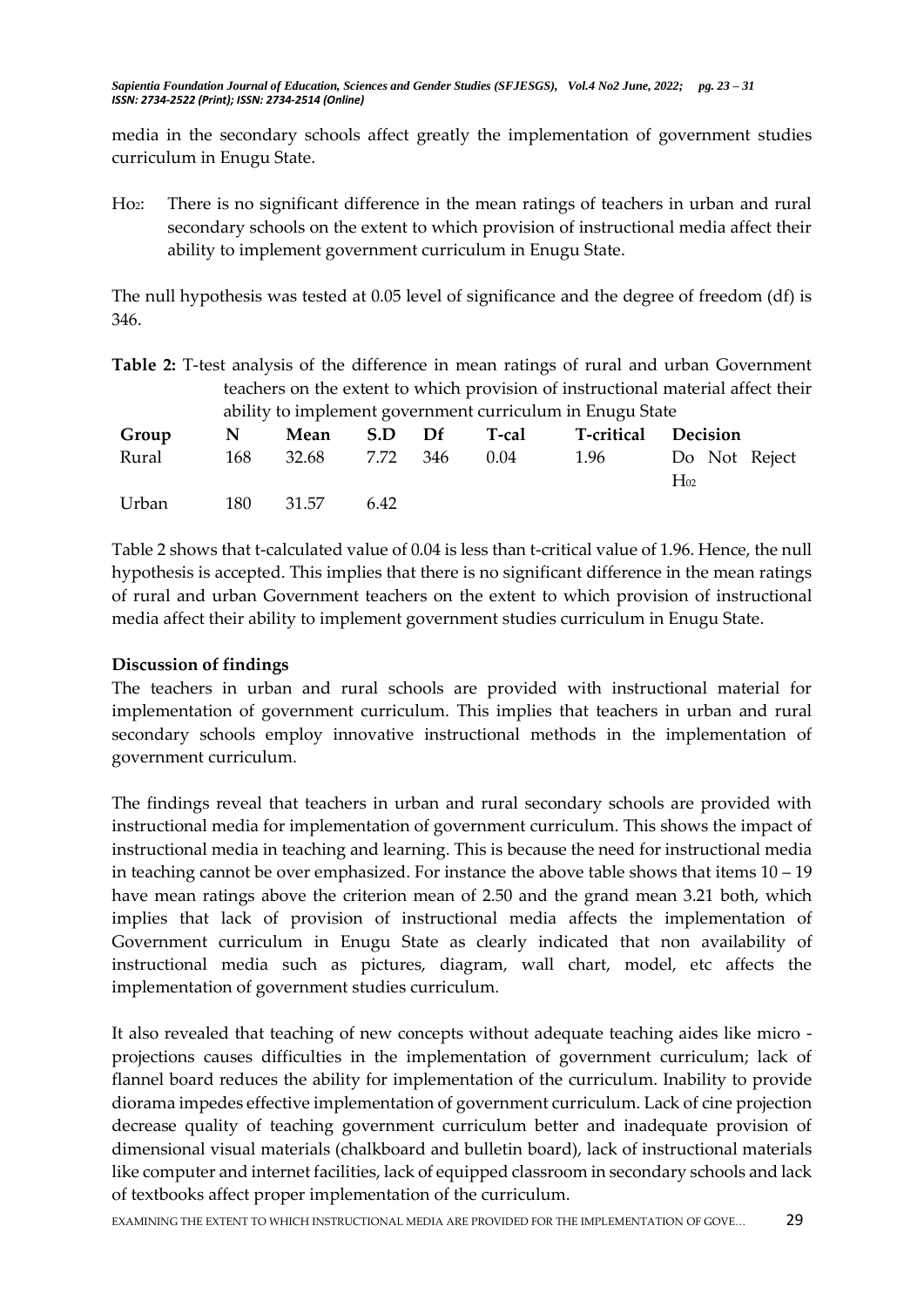Again, the findings of hypothesis 2 reveal that there is no significant difference in the mean ratings of teachers in urban and rural secondary schools on the extent to which provision of instructional media affect their ability to implement government curriculum in Enugu State. In other words, there is no difference in the extent to which provision of instructional media affect their ability to implement government curriculum in senior secondary schools in Enugu State. This means that rural and urban Government teachers do not differ on how provision of instructional media affects their ability to implement government curriculum in senior secondary school education.

## **Conclusion**

In view of the findings of the study and discussion the following conclusion were drawn. The teachers in urban and rural schools are provided with instructional material for implementation of government curriculum.

# **Educational Implications**

The following are possible implications of the study

That lack of availability of instructional media affect the implementation of government curriculum in senior secondary schools in Enugu State suggest that the availability of instructional media can go a long way to assisting teachers in implementing the curriculum in senior secondary schools.

## **Recommendations**

Based on the findings, discussions, conclusion and implications of the study, the following recommendations were made:

The government should provide schools with instructional media and teachers should be taught how to improvise these instructional media to aid their teaching of the subject in senior secondary schools.

# **References**

- Adeoye, S.R. (2010). Curriculum for the information age: Implication for the teachers. *Global Journal online. http:/www.global Journal series.com.*
- Afangideh, M. E. (2009). Curriculum theory and practice: *Curriculum implementation at the basic education level.* Curriculum Organization of Nigeria (CON).
- Ani, O.P. (2010). *Child and Curriculum. Preston Publishers.* Onitsha. Miffin Press.

Chambers (1993). The chambers dictionary. Edinburgh: Chambers Harap Publishers.

- Chukwu, L. C., Eze, T.A.Y. and Agada, F. C.(2016). Availability of instructional materials at the basic education level in Enugu Educational Zone of Enugu State,Nigeria Journal of Education and Practice www.iiste.org ISSN 2222-1735 (Paper) ISSN 2222- 288X (Online) Vol.7, No.12.
- Ekpo, K. and Osam, E (2009). Curriculum theory and practice: *Curriculum implementation in the senior secondary education.* Curriculum Organization of Nigeria (CON).
- Imogie, K.P. (2010). *School curriculum review.* Benin City,: Ronald Press.
- James, W. J. and Lehner, S. (2021) Knowledge in education a guide to education project design based on a comprehensive literature and project review. *EQUIP2 State-of-the-Art Knowledge Series*
- Jimoh, A.A. (2009). Education curriculum for functionality in information age. Ebonyi *Journal of Arts Education*. Vol. 1 (1) pp 25-30.